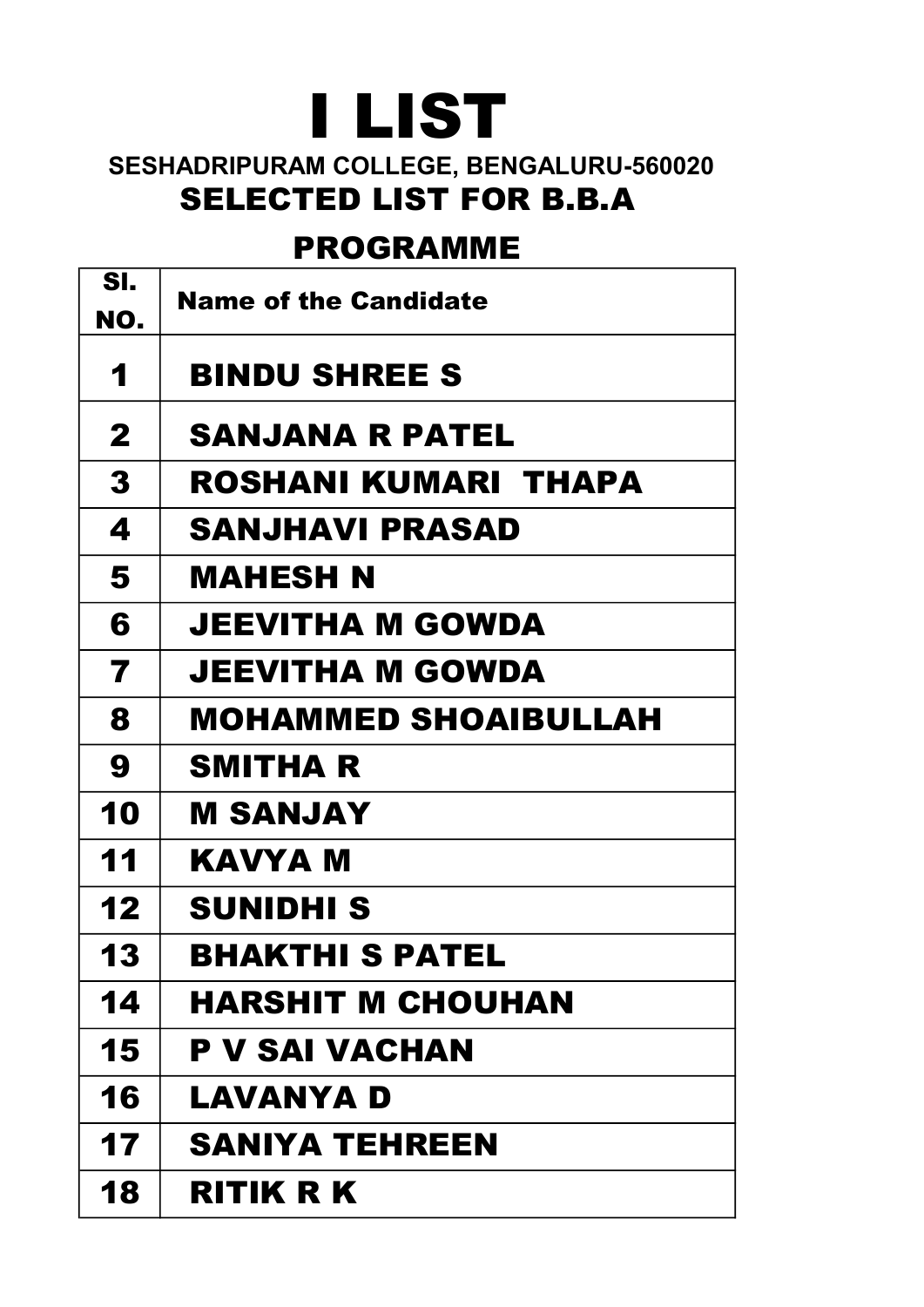| 19 | PALLAVI C M               |
|----|---------------------------|
| 20 | <b>APOORVA HEGDE H K</b>  |
| 21 | MANASA J                  |
| 22 | SUJAL JAIN                |
| 23 | TEJAS SUSHANTH H V        |
| 24 | <b>ARNAB DAS</b>          |
| 25 | <b>SNEHA S</b>            |
| 26 | MOHIT JAIN                |
| 27 | DHANANJAYA REDDY H        |
| 28 | R RAHUL JAN               |
| 29 | SNEHA SHASHI KUMAR        |
| 30 | N PRATHAM KUMAR PATEL     |
| 31 | LAVANYA K M               |
| 32 | HARSHITHA B HIREMATH      |
| 33 | S R LIKHITH               |
| 34 | <b>BHARANIE</b>           |
| 35 | MARIA ANISHA K            |
| 36 | PRAGYA JAIN               |
| 37 | THARUN P                  |
| 38 | GAGANA B M                |
| 39 | <b>AYYAPPA</b>            |
| 40 | <b>SHRIMAYEE U CHAVAN</b> |
| 41 | <b>RENUKA R K</b>         |
|    |                           |